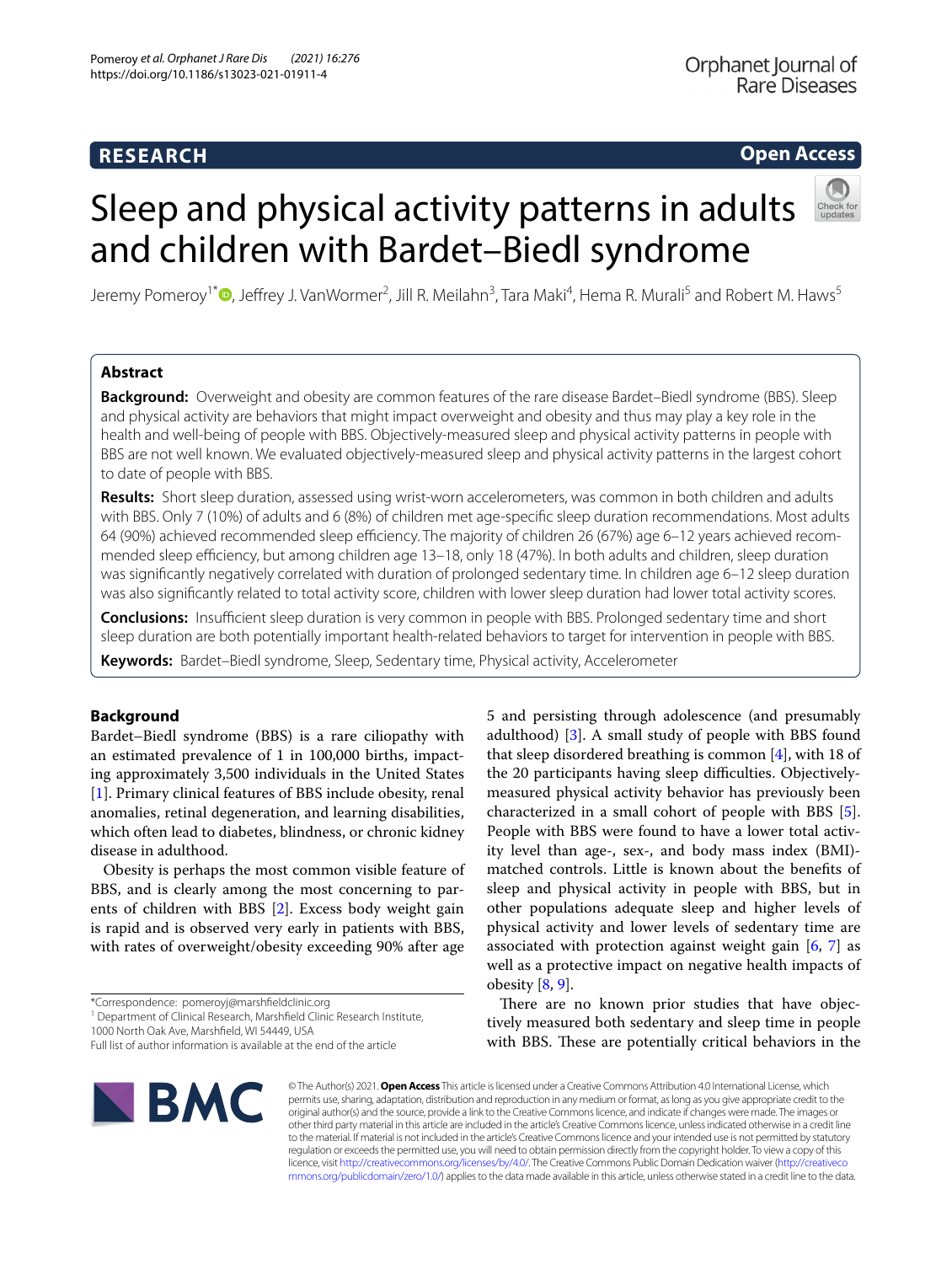prevention of obesity and its negative health impacts, which is a chief medical and social concern for patients with BBS. A richer understanding of sleep and physical activity in people with BBS will help identify opportunities for more targeted, comprehensive behavioral approaches to mitigate excess weight gain, or promote weight loss, in this rare disease population where obesity is ubiquitous. The purpose of this study was to characterize objectively measured physical activity and sleep patterns and associations between objectively measured physical activity and sleep patterns in the largest cohort of people with BBS.

# **Methods**

#### **Participants**

The target population was participants in the Clinical Registry Investigating Bardet–Biedl Syndrome (CRIBBS), an international database designed to record health outcomes of individuals with BBS (ClinicalTrials.gov: NCT02329210). Participants in CRIBBS or their caregivers are asked to take part in annual health interviews carried out by a research coordinator. A substudy to evaluate sleep and activity behavior using a wrist-worn, highresolution triaxial accelerometer was approved by the Marshfeld Clinic Research Institute Institutional Review Board in January 2017. Participants enrolled in February 2017, and analyses were completed by June 2019. Eligible participants resided in the United States and were 3 years-of-age and older. Those individuals/legal guardians that have agreed to be contacted about BBS research opportunities were contacted by a research coordinator and informed of the study. Interested individuals were recruited for participation in the research via telephone during the annual CRIBBS interview, and an accelerometer was mailed to participants based on participant and monitor availability. Consent was provided verbally by the participant or their legal guardian.

#### **Measurement procedures**

Physical activity and sleep behaviors were assessed using the ActiGraph GT9X Link wrist-worn, high-resolution triaxial accelerometer (ActiGraph Corp., Pensacola, FL). The Link is a  $3.5 \times 3.5 \times 1$  cm device weighing 14 g. The Link contains a solid state 3-axis MEMS accelerometer with  $a \pm 8$  g dynamic range and is capable of recording time-stamped gravitational acceleration at a sample rate of 30–100 Hz.

The Link was initialized to record at a 30 Hz sample rate and set to record for 12 days. Participants were asked to wear the monitor at all times with the exception of bathing. The Link monitors were mailed to participants with a padded, pre-addressed, postagepaid envelope to return the device. The monitors were initialized with a delayed start time to account for time the Link was in transit to the participant. Once the Link was returned, data were downloaded to a secure harddrive. Participants with at least 4 days of wear time were provided with a sleep report describing their average sleep duration and their frequency meeting their age-recommended sleep duration.

Data processing was performed using ActiLife software v6.13.4. Sleep data were processed using the Batch Sleep Feature, sedentary time was processed using the Sedentary Analysis Feature [[10\]](#page-6-9), and total physical activity was processed by outputting 1 s epoch data using ActiLife's proprietary normal flter to CSV fles and completing the processing in a program written in SAS. Sleep was scored using the Sadeh sleep algorithm [[11](#page-6-10)] for participants age 19 and older and the Cole-Kripke sleep algorithm [[12\]](#page-6-11) for participants under age 19. We used the ActiLife-modifed Tudor-Locke algorithm to identify sleep periods for all age groups. The time in bed is all time, both awake and asleep after the frst 5 consecutive minutes of sleep and before 10 min of consecutive awake. Total sleep time is the time scored as sleep during in bed periods. Participants with less than 75% wear time for the monitoring period were omitted from the analysis.

#### **Outcomes**

Sleep variables included sleep duration and continuity. Sleep duration was reported as hours in bed per day and total sleep hours per day. Sleep duration was also classifed as meeting or exceeding recommendations for age  $[13, 14]$  $[13, 14]$  $[13, 14]$  $[13, 14]$ . Sleep continuity included sleep efficiency and sleep fragmentation index. Sleep efficiency is the percentage of time in bed scored as sleep. Sleep fragmentation index, a measure of restlessness, corresponds to changes from deep sleep to light sleep, as assessed by sleep polysomnography [[15](#page-6-14)]. Sleep fragmentation is expressed as a percentage of changes over total sleep time.

Awake sedentary time was determined using vector magnitude. The minimum sedentary bout time was set at 20 min with a 2 min drop time. Prolonged sedentary time included the median duration of all sedentary bouts lasting at least 20 min and the median daily duration of prolonged all sedentary time accumulated in bouts lasting at least 20 min as assessed during non-sleep periods over the 12-day measurement period.

Total physical activity was determined using normalfiltered triaxial vector magnitude data. The average daily vector magnitude per minute during non-sleep periods was expressed as a z-score referenced to the cohort, with a mean of 0 and a standard deviation of 1.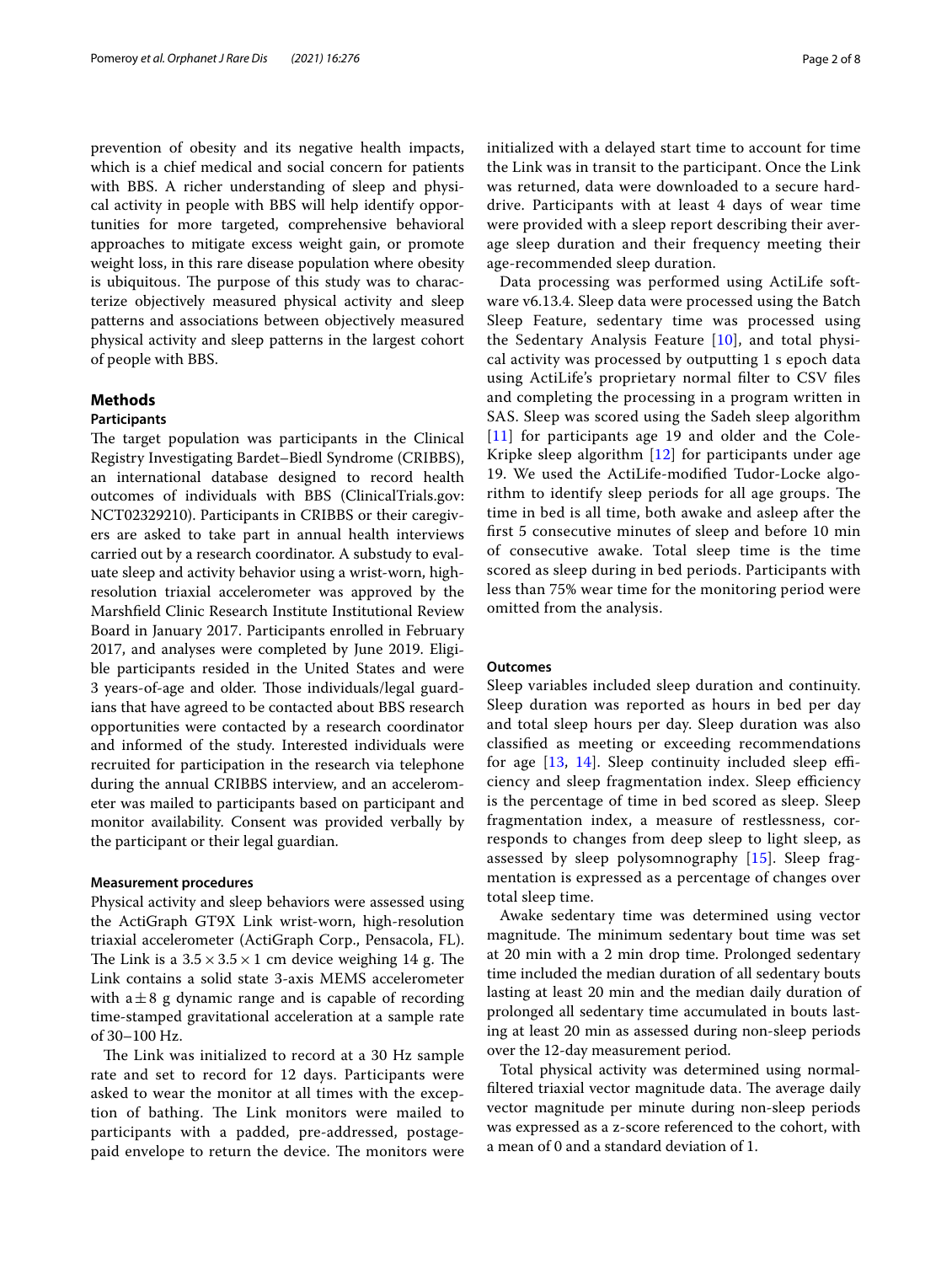## **Statistical analysis**

Data were analyzed using SAS version 9.4 (SAS Institute Inc., Cary, NC, USA). Descriptive statistics were medians and 25th and 75th centiles. Participants were stratifed by children/adolescents (age 6 to 18 years) and adults (age 19 and above). Spearman correlations were calculated between age and the sleep and physical activity variables, stratifed by age categories. Spearman correlations between the sleep variables and physical activity variables were also stratifed by age group. Age-stratifed Wilcoxon tests were performed to compare physical activity between individuals meeting versus not meeting sleep recommendations for age. Two-tailed p-values were considered significant at  $< 0.05$ , without adjustment for multiple comparisons.

# **Results**

Descriptive statistics for participants are shown in Table [1](#page-2-0). There were 391 participants in the CRIBBS registry who were eligible to participate. Of the 206 individuals invited, 29 declined (16 adults, 13 children), 16 participants (8 adults, 8 children) who agreed to wear monitors did not have sufficient wear time to be included in the analysis, and 8 monitors were lost. Only fve children age 3–5 participated in the accelerometry study, and due to the small sample size, were excluded from the analysis. There were no significant differences for sleep or physical activity variables by sex in either adults or children (data not shown). Over one third of adults and a quarter of the children who had undergone a sleep study reported abnormal sleep study results. Nearly 30% of adults and 10% of children reported receiving treatment for sleep apnea.

The frequency of meeting or exceeding age-recommended sleep duration and sleep efficiency is shown in Table [2](#page-2-1). Only 10% of adults and 8% of children met the recommended sleep duration for age. Conversely, 3% of adults and no children exceeded the upper limit of sleep duration for age. Only 8% in each the 6–12 years and 13–18 years age groups met the age-recommended sleep

#### <span id="page-2-0"></span>**Table 1** Descriptives

|                                                        | Adults $n = 71$ (59% female) | All children $n = 77$<br>(47% female) |                          | Children 6-12 years $n = 39$ Children 13-18 years $n = 38$ |
|--------------------------------------------------------|------------------------------|---------------------------------------|--------------------------|------------------------------------------------------------|
| Age (years)*                                           | 32.9 (24.6, 39.6)            | 12.9 (10.9, 16.5)                     | 10.9 (9.6, 11.8)         | 16.6 (14.8, 17.7)                                          |
| Days of observation (days)*                            | 11.6 (10.1, 11.8)            | 11.6 (10.5, 11.8)                     | 11.6(10.2, 11.8)         | 11.8 (10.7, 11.8)                                          |
| Wear time $(\%)^*$                                     | 96 (83.6, 99.1)              | 91.8 (83.3, 97.9)                     | 91.7 (78.4, 96.4)        | 92.85 (86.4, 98.5)                                         |
| Median duration of prolonged<br>sedentary bouts (min)* | 32 (29, 37)                  | 35.5 (29, 42)                         | 37.5 (33, 45.5)          | 32.75 (28, 37)                                             |
| Total prolonged sedentary bout<br>time (min/day)*      | 225 (174.5, 282)             | 112 (86, 168)                         | 106 (85, 159.5)          | 123.75 (87, 189)                                           |
| Total activity Z-score (standard<br>deviations)*       | $-0.13$ ( $-0.86, 0.68$ )    | $-0.09$ ( $-0.81$ , 0.45)             | $0.06$ ( $-1.22$ , 0.96) | $-0.18$ ( $-0.54$ , 0.29)                                  |
| Time in Bed (h/day)*                                   | 5.4(4.5, 6.5)                | 7.6(6.3, 8.7)                         | 8.4(7.6, 9.0)            | 6.4(5.5, 7.3)                                              |
| Total sleep time (h/day)*                              | 4.8(3.9, 6.0)                | 6.7(5.6, 7.9)                         | 7.6(6.7, 8.2)            | 5.9(4.9, 6.7)                                              |
| Sleep efficiency (%)*                                  | 89.89 (87.73, 92.74)         | 90.97 (87.4, 92.28)                   | 91.28 (88.51, 92.6)      | 89.88 (86.9, 92.21)                                        |
| Sleep fragmentation index (%)*                         | 19.77 (14.39, 24.72)         | 20.27 (17.3, 23.18)                   | 19.39 (16.06, 22.98)     | 20.73 (17.95, 23.49)                                       |
| Abnormal sleep study (yes)**                           | 24 (34.8)                    | 18(26.1)                              | 10(26.3)                 | 8(21.1)                                                    |
| Sleep apnea treatment (yes)**                          | 19(27.5)                     | 7(10.1)                               | 3(7.9)                   | 4(10.5)                                                    |
| Diabetes mellitus (yes)**                              | 16(10.5)                     | 5(3.3)                                | 1(1.2)                   | 4(4.9)                                                     |
| Suspected restless leg syndrome<br>$(yes)$ **          | 38 (25.9)                    | 30(20.4)                              | 18(23.7)                 | 12(15.8)                                                   |

Statistics are median (25th, 75th) centiles\* or number (percent) reporting yes\*\*

<span id="page-2-1"></span>

|  |  | Table 2 Age group stratified frequency of meeting sleep recommendations |
|--|--|-------------------------------------------------------------------------|
|  |  |                                                                         |

|                                                 | Adults N (%) | All children N (%) | Children<br>6-12 years N (%) | Children<br>13-18 years N<br>(%) |
|-------------------------------------------------|--------------|--------------------|------------------------------|----------------------------------|
| Meeting sleep duration recommendation for age   | 7(10.1)      | 6(7.8)             | 3(7.7)                       | 3(7.9)                           |
| Exceeding sleep duration recommendation for age | 2(2.8)       | 0(0)               | 0(0)                         | 0(0)                             |
| Meeting sleep efficiency recommendation for age | 64(90.1)     | 44 (57.1)          | 26(66.7)                     | 18 (47.3)                        |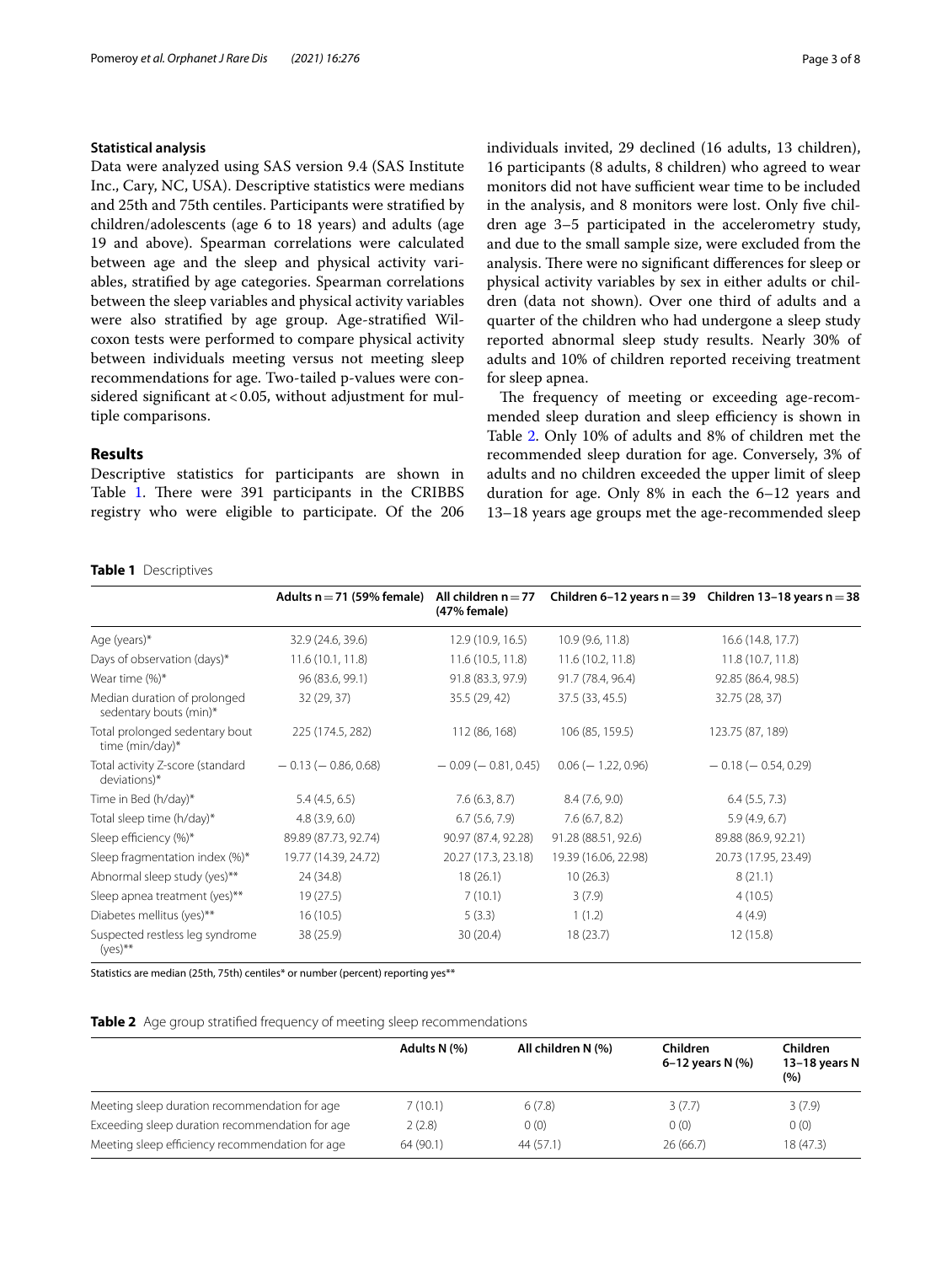duration. While meeting the age-recommended sleep duration was rare, 90% of adults met the age-recommended sleep efficiency. Meeting the recommendation for sleep efficiency was less common among children, with 54% overall meeting the recommendation.

Correlations between age and sleep or physical activity are shown in Table [3](#page-3-0). No measures of sleep or physical activity were signifcantly correlated with age in adults. In children, sleep duration and time in bed were signifcantly positively correlated with age. Measures of sleep continuity were not signifcantly correlated with age in children. The average duration of prolonged sedentary bouts was signifcantly negatively correlated with age in children. The average daily duration of prolonged sedentary time was not signifcantly correlated with age in children.

Correlations between sleep and physical activity measures in adults are show in Table [4](#page-3-1). In adults, average daily duration of prolonged sedentary time was signifcantly negatively correlated with time in bed and total sleep time, but not sleep efficiency or sleep fragmentation index. The average duration of prolonged sedentary bouts was signifcantly positively correlated with sleep efficiency in adults. Adults meeting sleep recommendations had signifcantly less prolonged sedentary time than adults not meeting sleep recommendations (daily median duration of 174 min versus 239 min, Wilcoxon  $p = 0.007$ ). There were no other significant differences in physical activity in adults meeting versus not meeting sleep recommendations.

Correlations between sleep and physical activity meas-ures in all children are shown in Table [5.](#page-4-0) The average daily duration of prolonged sedentary time was signifcantly correlated with all measures of sleep duration and quality in children. Neither the average duration of prolonged sedentary bouts or total activity z-score was signifcantly correlated with measures of sleep in children. There were no signifcant diferences in physical activity in children meeting versus not meeting sleep recommendations.

Correlations between sleep and activity measures in children age  $6-12$  years are shown in Table [6.](#page-4-1) The median duration of prolonged sedentary bouts was signifcantly positively correlated with sleep efficiency. The average daily duration of prolonged sedentary time was signifcantly negatively correlated with average sleep duration and time in bed, and signifcantly positively correlated

<span id="page-3-0"></span>

| Table 3 Age group stratified correlations with age |  |
|----------------------------------------------------|--|
|----------------------------------------------------|--|

|                                                    | Adults age (years)         | Children age (years)        |
|----------------------------------------------------|----------------------------|-----------------------------|
| Median duration of prolonged sedentary bouts (min) | $r = -0.021$<br>$p = 0.86$ | $r = -0.39$<br>$p = 0.0006$ |
| Total prolonged sedentary bout time (min/day)      | $r = 0.20$<br>$p = 0.11$   | $r = 0.13$<br>$p = 0.26$    |
| Total activity Z-score (standard deviations)       | $r = -0.12$<br>$p = 0.32$  | $r = -0.21$<br>$p = 0.07$   |
| Time in bed (h/day)                                | $r = -0.15$<br>$p = 0.23$  | $r = -0.44$<br>$p = 0.0001$ |
| Total sleep time (h/day)                           | $r = -0.14$<br>$p = 0.26$  | $r = -0.44$<br>p < 0.0001   |
| Sleep efficiency (%)                               | $r = 0.08$<br>$p = 0.51$   | $r = -0.09$<br>$p = 0.42$   |
| Sleep fragmentation index (%)                      | $r = 0.17$<br>$p = 0.17$   | $r = 0.09$<br>$p = 0.42$    |

Spearman correlation coefficients. Significant correlations in bold

<span id="page-3-1"></span>

| Adults ( $n = 71$ )                                | Time in bed (h/day) | Total sleep time<br>(h/day) | Sleep efficiency (%) | Sleep<br>fragmentation<br>index $(\%)$ |
|----------------------------------------------------|---------------------|-----------------------------|----------------------|----------------------------------------|
| Median duration of prolonged sedentary bouts (min) | $r = 0.03$          | $r = 0.05$                  | $r = 0.24$           | $r = -0.23$                            |
|                                                    | $p = 0.80$          | $p = 0.69$                  | $p = 0.048$          | $p = 0.06$                             |
| Total prolonged sedentary bout time (min/day)      | $r = -0.32$         | $r = -0.28$                 | $r = -0.04$          | $r = -0.07$                            |
|                                                    | $p = 0.009$         | $p = 0.02$                  | $p = 0.75$           | $p = 0.59$                             |
| Total activity Z-score (standard deviations)       | $r = 0.15$          | $r = 0.12267$               | $r = 0.04$           | $r = -0.13$                            |
|                                                    | $p = 0.24$          | $p = 0.319$                 | $p = 0.77$           | $p = 0.28$                             |

Spearman correlation coefficients. Significant correlations in bold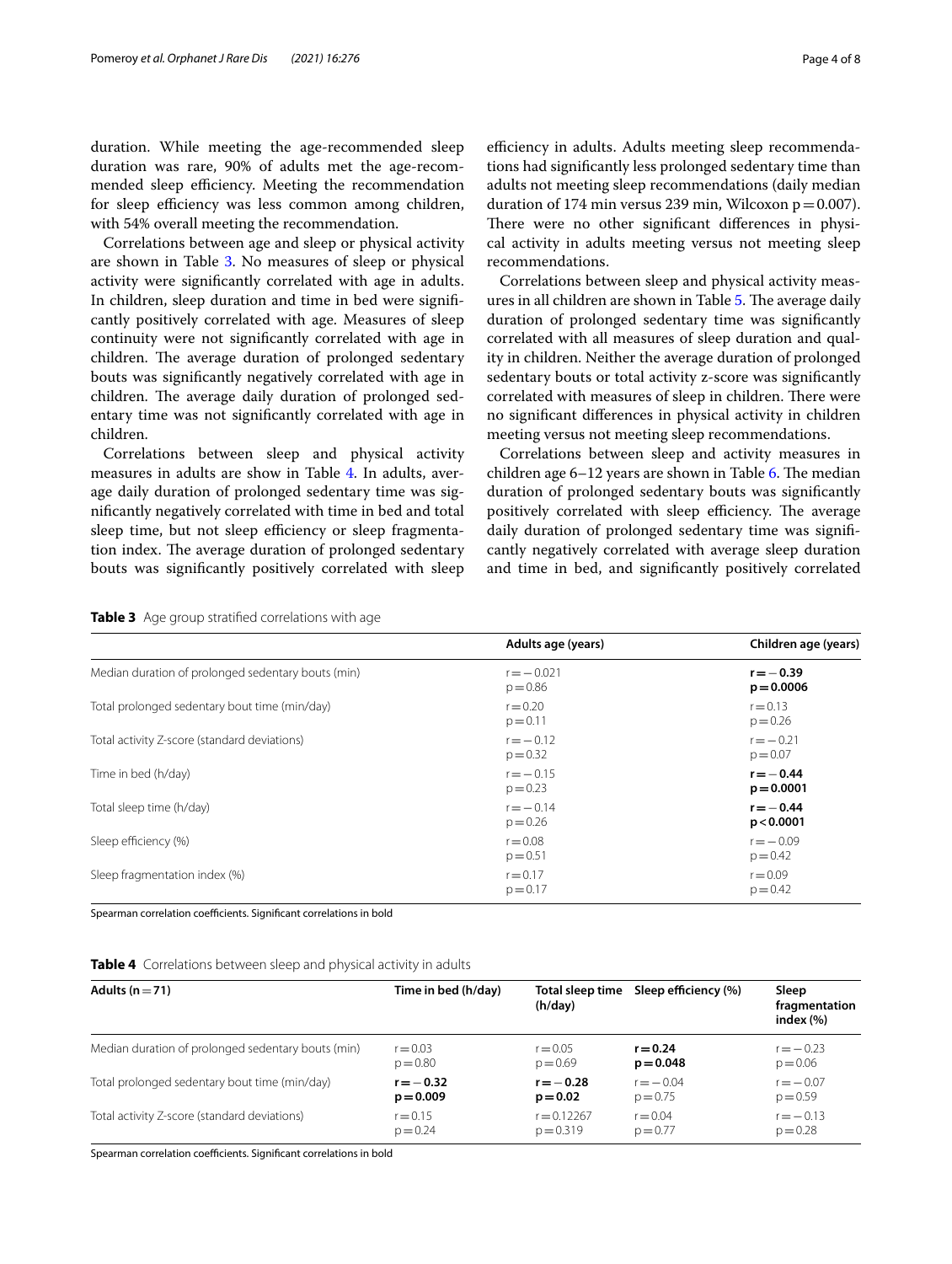with sleep fragmentation index. Total activity z-score was signifcantly positively correlated with average sleep duration and time in bed. Correlations between sleep and activity measures in children age 13–18 years are shown in Table [7](#page-4-2). Only average daily duration of prolonged sedentary time was signifcantly negatively correlated with sleep duration, both average sleep duration and time in bed.

# **Discussion**

Sleep and physical activity are important components of obesity prevention, and we evaluated these behaviors in the largest cohort to date of children and adults with BBS, a population where obesity is ubiquitous. Our fndings indicated that adults with BBS spent less time in bed and slept for a shorter duration than children, as would be expected in the general population, also. When examined as a percentage of the American Academy of Sleep Medicine age-recommended sleep time [\[13](#page-6-12), [14](#page-6-13)], adults were clearly less apt to get as much sleep as they should, but over one in fve children with BBS also got less than the amount of sleep recommended for their age. Failure to accumulate the age-recommended amount of sleep was very common in BBS, as only 10% of adults and 7% of children got adequate sleep. In population-based surveys approximately 60% of children over the age of 6 years achieve adequate sleep durations [[16\]](#page-6-15), and a similar percentage of adults achieve adequate sleep durations [\[17](#page-6-16)]. Short sleep duration is a risk factor for higher increases in BMI z-scores in young children [\[6](#page-6-5)]. It is unclear how

<span id="page-4-0"></span>**Table 5** Correlations between sleep and physical activity in all children 6–18 years

| Children ( $n = 82$ )                              | Time in bed (h/day) | Total sleep time<br>(h/day) | Sleep efficiency (%) | Sleep<br>fragmentation<br>index $(\%)$ |
|----------------------------------------------------|---------------------|-----------------------------|----------------------|----------------------------------------|
| Median duration of prolonged sedentary bouts (min) | $r = 0.12$          | $r = 0.14$                  | $r = 0.16$           | $r = -0.06095$                         |
|                                                    | $p = 0.29$          | $p = 0.22$                  | $p = 0.18$           | $p = 0.6060$                           |
| Total prolonged sedentary bout time (min/day)      | $r = -0.52$         | $r = -0.52$                 | $r = -0.19$          | $r = 0.33$                             |
|                                                    | p < 0.0001          | p < 0.0001                  | $p = 0.11$           | $p = 0.004$                            |
| Total activity Z-score (standard deviations)       | $r = 0.20$          | $r = 0.20$                  | $r = 0.06$           | $r = -0.20$                            |
|                                                    | $p = 0.09$          | $p = 0.10$                  | $p = 0.60$           | $p = 0.09$                             |

Spearman correlation coefficients. Significant correlations in bold

#### <span id="page-4-1"></span>**Table 6** Correlations between sleep and physical activity in children 6–12 years

| Children ( $n = 39$ )                              | Time in bed (h/day) | Total sleep time<br>(h/day) | Sleep efficiency (%) | Sleep<br>fragmentation<br>index $(\% )$ |
|----------------------------------------------------|---------------------|-----------------------------|----------------------|-----------------------------------------|
| Median duration of prolonged sedentary bouts (min) | $r = 0.20$          | $r = 0.27$                  | $r = 0.45$           | $r = -0.23$                             |
|                                                    | $p = 0.24$          | $p = 0.11$                  | $p = 0.006$          | $p = 0.17$                              |
| Total prolonged sedentary bout time (min/day)      | $r = -0.51$         | $r = -0.50$                 | $r = -0.19$          | $r = 0.42$                              |
|                                                    | $p = 0.001$         | $p = 0.002$                 | $p = 0.28$           | $p = 0.01$                              |
| Total activity Z-score (standard deviations)       | $r = 0.36$          | $r = 0.36$                  | $r = 0.20$           | $r = -0.19$                             |
|                                                    | $p = 0.03$          | $p = 0.03$                  | $p = 0.24$           | $p = 0.26$                              |

Spearman correlation coefficients. Significant correlations in bold

<span id="page-4-2"></span>

| Children ( $n = 38$ )                              | Time in bed (h/day) | Total sleep time<br>(h/day) | Sleep efficiency (%) | Sleep<br>fragmentation<br>Index (%) |
|----------------------------------------------------|---------------------|-----------------------------|----------------------|-------------------------------------|
| Median duration of prolonged sedentary bouts (min) | $r = -0.06$         | $r = -0.07$                 | $r = -0.05$          | $r = 0.12$                          |
|                                                    | $p = 0.74$          | $p = 0.69$                  | $p = 0.79$           | $p = 0.48$                          |
| Total prolonged sedentary bout time (min/day)      | $r = -0.46$         | $r = -0.48$                 | $r = -0.12$          | $r = 0.30$                          |
|                                                    | $p = 0.005$         | $p = 0.003$                 | $p = 0.48$           | $p = 0.08$                          |
| Total activity Z-score (standard deviations)       | $r = 0.10$          | $r = 0.13$                  | $r = -0.10$          | $r = 0.21$                          |
|                                                    | $p = 0.55$          | $p = 0.47$                  | $p = 0.55$           | $p = 0.23$                          |

Spearman correlation coefficients. Significant correlations in bold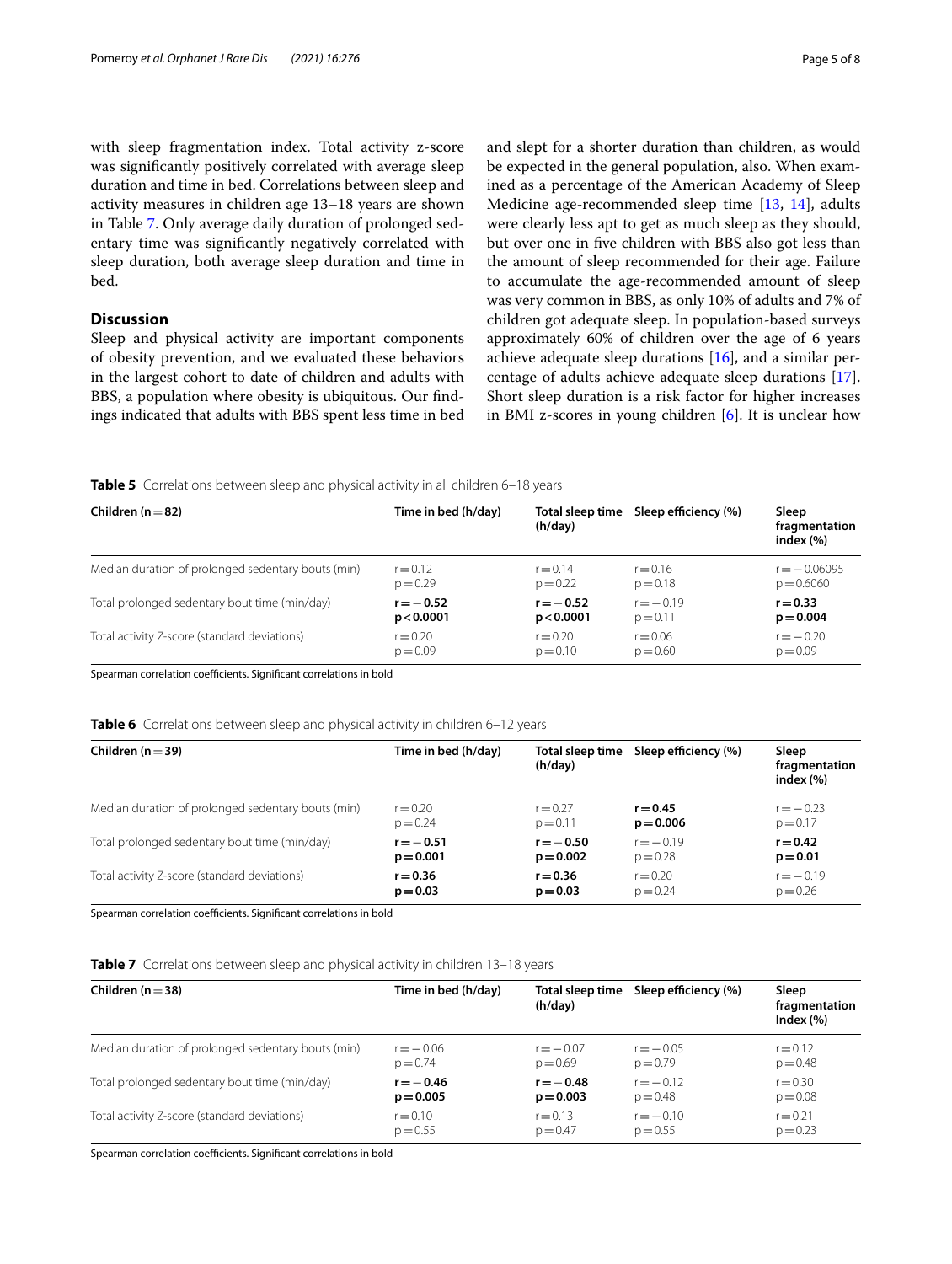sleep duration is related to weight patterns in people with BBS and should be investigated further. These findings suggest that interventions aimed at increasing the frequency of achieving age-recommended sleep times appear warranted in people of all ages with BBS. Future studies to evaluate the impact of sleep duration and meeting sleep recommendations on obesity, and related conditions like type 2 diabetes mellitus and sleep apnea are warranted.

While sleep quantity measures were less than optimal, sleep continuity appeared good in adults. Optimal sleep efficiency is above 85% in adults  $[18]$  $[18]$ , and over 90% adults had a sleep efficiency above 85%. Optimal sleep efficiency in children is an efficiency of 90% or greater, and only 55% of children overall met this target. Sleep efficiency was particularly suboptimal in children age 13–18, with only 47% meeting sleep efficiency targets. Sleep efficiency is negatively correlated with age in other populations [\[19](#page-6-18)], and the trend is similar in children with BBS. The impact of suboptimal sleep efficiency in children, and particularly in adolescents, with BBS merits further investigation, including a better understanding of determinants as well as strategies to improve sleep efficiency. Sleep efficiency and sleep fragmentation can be impacted by sleep apnea. In our cohort, 28% of adults and 10% of children were recommended treatment for sleep apnea by selfreport and 35% and 26% respectively reported having an abnormal sleep study. Future research in this population should evaluate clinically diagnosed sleep apnea as well as adherence to treatment on sleep efficiency and sleep fragmentation.

Visual impairment is common in BBS, and in other populations with vision impairment the degree and severity of impairment has adverse impacts on physical activity levels [[20](#page-6-19)]. In BBS, vision impairment is progressive with age; people with BBS are often very severely visually impaired by early adolescence  $[21, 22]$  $[21, 22]$  $[21, 22]$  $[21, 22]$ . This may at least partially explain the negative relationships between total activity score and age.

Interventions targeting sleep behavior also have the potential of impacting physical activity behavior and vice versa. Large cohort studies have described associations between physical activity and sleep behavior [[23](#page-7-1)]. Sleep duration and sedentary behavior have been shown to have a bidirectional relationship; short sleep duration is associated with more sedentary time [[24\]](#page-7-2). In a study of people with retinitis pigmentosa, greater wake after sleep onset, a measure of sleep continuity, was associated with lower daytime activity level [[25\]](#page-7-3). We found more consistent associations between measures of sleep duration and sedentary time, although both measures of sleep duration and sleep continuity were associated with the duration of prolonged sedentary time in children. Children with more prolonged sedentary time had signifcantly lower sleep duration, lower sleep efficiency, and higher sleep fragmentation. In adults, more prolonged sedentary time was also negatively correlated with time in bed and total sleep time. Adults spent almost twice as much total time engaged in prolonged sedentary behavior as children, but children engaged in longer average bouts of prolonged sedentary behavior.

Both adults and children with BBS would likely benefit from interventions designed to disrupt sedentary time. Poor sleep is a known risk for chronic kidney disease and increased cardiovascular risk [\[26](#page-7-4)[–30\]](#page-7-5), leading causes of premature death in BBS. Our fndings support the importance of efective activity and sleep interventions in this high risk patient population.

Key strengths of our study include a relatively large cohort of people with BBS. We included both children and adult participants to gain a better understanding of physical activity and sleep patterns across the lifespan in people with BBS. We also used a 12-day measurement period for the objective assessment of activity using accelerometry. Objective methods are not prone to recall bias which is an advantage over self-report tools.

A limitation of our study is that, while wrist-worn accelerometers have been repeatedly shown to demonstrate good agreement with sleep parameters measured by polysomnography, less is known about the agreement in populations where sleep disordered breathing or sleep apnea may be more common. Of the studies that have compared wrist-worn accelerometer sleep parameters with polysomnography, the agreement has been good [[31](#page-7-6)]. We did not have a parallel group of matched, BBS-free participants to directly compare our sleep and physical activity results to. Additionally, over 95% of children with BBS have overweight or obesity by age 6 [\[3](#page-6-2)]. We only had fve children age 3–5 years participate in our study, and we were unable to include this age group in our analysis. This is an important age group to target for overweight or obesity prevention and treatment.

Our fndings identifed important behavioral targets to potentially help prevent or mitigate obesity in individuals with BBS. Insufficient sleep duration was common in both children and adults with BBS, as was prolonged sedentary bouts. Identifying approaches to increase sleep duration and decrease prolonged sedentary time have the potential to enhance health and wellbeing in people with BBS of all ages.

#### **Supplementary Information**

The online version contains supplementary material available at [https://doi.](https://doi.org/10.1186/s13023-021-01911-4) [org/10.1186/s13023-021-01911-4](https://doi.org/10.1186/s13023-021-01911-4).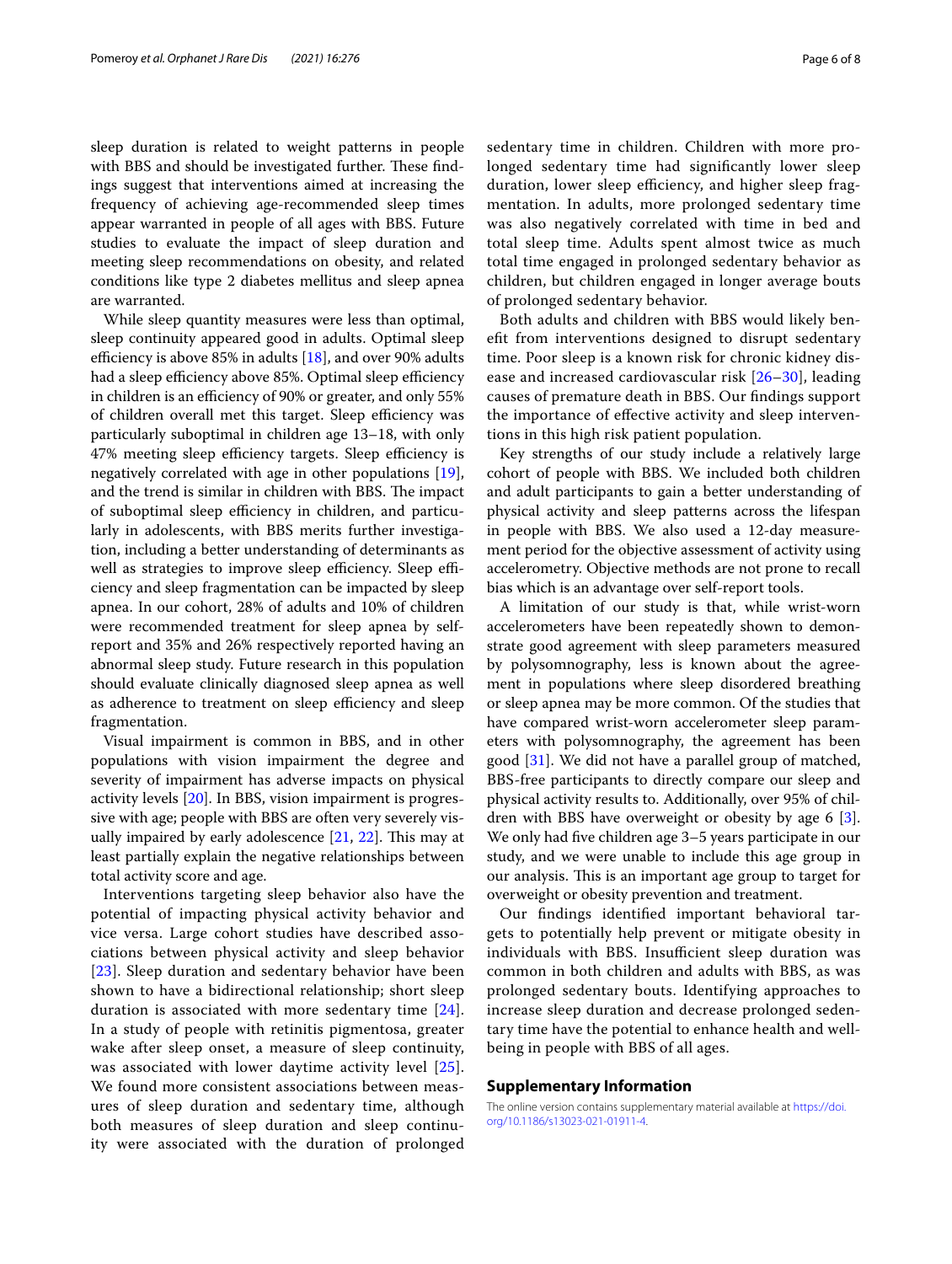**Additional fle 1.** Scatterplots of Spearman correlations between measures of sleep and measures of physical activity in children with BBS. Figure 1A shows comparisons between children age 6-12 and Figure 1B shows children 13-18. Consistent with Spearman correlations data are showns as ranks rather than raw values for sleep and physical activity variables.

#### **Acknowledgements**

The authors wish to acknowledge the contributions of Deborah Johnson and Kellie Haws for their roles coordinating the accelerometry assessments. The authors also wish to acknowledge the editorial assistance of Marie Fleisner.

#### **Authors' contributions**

All of the authors contributed to the conception, design, analysis and/or interpretation of data, and in the writing of the manuscript. All authors read and approved the fnal manuscript.

#### **Funding**

Supported by the Bardet‐Biedl Syndrome Foundation.

#### **Availability of data and materials**

The data generated during this study are contained in this published article.

#### **Declarations**

#### **Ethics approval and consent to participate**

This study was approved by the Marshfeld Clinic Research Institute Institutional Review Board. Individuals were recruited for participation in the research via telephone, and consent was provided verbally by the participant or their legal guardian.

#### **Consent for publication**

All individuals have been informed and agreed for this publication of aggregate data. No identifable information, images, or videos of patients are included into this work.

#### **Competing interests**

Robert Haws, MD is a consultant for Rhythm Pharmaceuticals and Axovia Therapeutics. He is a principal investigator for the Setmelanotide Phase 2 Treatment of Obesity in Rare Genetic Disorders. (ClinicalTrials.gov Identifer: NCT03013543); Setmelanotide (RM‐493), Melanocortin‐4‐Receptor Agonist, in Bardet‐Biedl Syndrome and Alström Syndrome Patients with Moderate to Severe Obesity (ClinicalTrials.gov Identifer NCT03746522) sponsored by Rhythm Pharmaceuticals and a principal investigator for A Research Study on How Well Semaglutide Works in Adolescents with Overweight or Obesity (ClinicalTrials.gov Identifer: NCT04102189) sponsored by Novo Nordisk Pharmaceuticals. Jeremy Pomeroy has received research support from Rhythm Pharmaceuticals as a co‐investigator for the Setmelanotide Phase 2 Treatment of Obesity in Rare Genetic Disorders. (ClinicalTrials.gov Identifer: NCT03013543). No other COI is declared.

#### **Author details**

<sup>1</sup> Department of Clinical Research, Marshfield Clinic Research Institute, 1000 North Oak Ave, Marshfield, WI 54449, USA. <sup>2</sup>Clinical Epidemiology and Population Health, Marshfield Clinic Research Institute, Marshfield, WI, USA. <sup>3</sup>Department of Physical Medicine, Marshfeld Clinic Health System, Marshfeld, WI, USA. <sup>4</sup>Physical Therapy Department, Marshfield Clinic Health System, Marshfield, WI, USA.<sup>5</sup> Department of Pediatrics, Marshfield Clinic Health System, Marshfeld, WI, USA.

# Received: 22 February 2021 Accepted: 7 June 2021

#### **References**

<span id="page-6-0"></span>1. Haws RM, Krentz AD, Stankowski RV, Steiner RD. Bardet–Biedl syndrome: a model for translational research in rare diseases. New Horizons Transl Med. 2015;2(4–5):102–9.<https://doi.org/10.1016/j.nhtm.2015.06.001>.

- <span id="page-6-1"></span>2. Hamlington B, Ivey LE, Brenna E, Biesecker LG, Biesecker BB, Sapp JC. Characterization of courtesy stigma perceived by parents of overweight children with Bardet–Biedl syndrome. PLoS ONE. 2015;10(10):e0140705. <https://doi.org/10.1371/journal.pone.0140705>.
- <span id="page-6-2"></span>3. Pomeroy J, Krentz AD, Richardson JG, Berg RL, VanWormer JJ, Haws RM. Bardet–Biedl syndrome: weight patterns and genetics in a rare obesity syndrome. Pediatr Obes. 2021;16(2):e12703. [https://doi.org/10.1111/ijpo.](https://doi.org/10.1111/ijpo.12703) [12703](https://doi.org/10.1111/ijpo.12703).
- <span id="page-6-3"></span>Yeung JC, Katwa UA, Lee GS. Sleep disordered breathing in Bardet-Biedl syndrome. Int J Pediatr Otorhinolaryngol. 2017;102:127–32. [https://doi.](https://doi.org/10.1016/j.ijporl.2017.09.004) [org/10.1016/j.ijporl.2017.09.004](https://doi.org/10.1016/j.ijporl.2017.09.004).
- <span id="page-6-4"></span>5. Grace C, Beales P, Summerbell C, Jebb SA, Wright A, Parker D, Kopelman P. Energy metabolism in Bardet–Biedl syndrome. Int J Obes Relat Metab Disord. 2003;27(11):1319–24. [https://doi.org/10.1038/sj.ijo.0802420.](https://doi.org/10.1038/sj.ijo.0802420)
- <span id="page-6-5"></span>6. Xiu L, Ekstedt M, Hagströmer M, Bruni O, Bergqvist-Norén L, Marcus C. Sleep and adiposity in children from 2 to 6 years of age. Pediatrics. 2020;145(3):e20191420. [https://doi.org/10.1542/peds.2019-1420.](https://doi.org/10.1542/peds.2019-1420)
- <span id="page-6-6"></span>7. Piirtola M, Kaprio J, Svedberg P, Silventoinen K, Ropponen A. Associations of sitting time with leisure-time physical inactivity, education, and body mass index change. Scand J Med Sci Sports. 2020;30(2):322–31. [https://](https://doi.org/10.1111/sms.13575) [doi.org/10.1111/sms.13575.](https://doi.org/10.1111/sms.13575)
- <span id="page-6-7"></span>8. Bowden Davies KA, Sprung VS, Norman JA, et al. Physical activity and sedentary time: association with metabolic health and liver fat. Med Sci Sports Exerc. 2019;51(6):1169–77. [https://doi.org/10.1249/MSS.00000](https://doi.org/10.1249/MSS.0000000000001901) [00000001901.](https://doi.org/10.1249/MSS.0000000000001901)
- <span id="page-6-8"></span>Kakutani-Hatayama M, Kadoya M, Morimoto A, et al. Associations of sleep quality, sleep apnea and autonomic function with insulin secretion and sensitivity: HSCAA study. Metabol Open. 2020;6:100033. [https://doi.org/](https://doi.org/10.1016/j.metop.2020.100033) [10.1016/j.metop.2020.100033.](https://doi.org/10.1016/j.metop.2020.100033)
- <span id="page-6-9"></span>10. ActiGraph. Knowledge. How does sedentary analysis work? November 21, 2020. [https://actigraphcorp.force.com/support/s/article/How-does-](https://actigraphcorp.force.com/support/s/article/How-does-Sedentary-Analysis-work)[Sedentary-Analysis-work](https://actigraphcorp.force.com/support/s/article/How-does-Sedentary-Analysis-work).
- <span id="page-6-10"></span>11. Sadeh A, Sharkey KM, Carskadon MA. Activity-based sleep-wake identifcation: an empirical test of methodological issues. Sleep. 1994;17(3):201– 7.<https://doi.org/10.1093/sleep/17.3.201>.
- <span id="page-6-11"></span>12. Cole RJ, Kripke DF, Gruen W, Mullaney DJ, Gillin JC. Automatic sleep/wake identifcation from wrist activity. Sleep. 1992;15(5):461–9. [https://doi.org/](https://doi.org/10.1093/sleep/15.5.461) [10.1093/sleep/15.5.461.](https://doi.org/10.1093/sleep/15.5.461)
- <span id="page-6-12"></span>13. Paruthi S, Brooks LJ, D'Ambrosio C, et al. Consensus statement of the american academy of sleep medicine on the recommended amount of sleep for healthy children: methodology and discussion. J Clin Sleep Med. 2016;12(11):1549–61. [https://doi.org/10.5664/jcsm.6288.](https://doi.org/10.5664/jcsm.6288)
- <span id="page-6-13"></span>14. Watson NF, Badr MS, Belenky G, et al. Recommended amount of sleep for a healthy adult: a joint consensus statement of the American Academy of Sleep Medicine and Sleep Research Society. Sleep. 2015;38(6):843–4. <https://doi.org/10.5665/sleep.4716>.
- <span id="page-6-14"></span>15. ActiGraph. Documentation. Sleep Fragmentation Index – Validation reference. November 8, 2018. [https://actigraphcorp.force.com/support/s/artic](https://actigraphcorp.force.com/support/s/article/Sleep-Fragmentation-Index-Validation-Reference) [le/Sleep-Fragmentation-Index-Validation-Reference](https://actigraphcorp.force.com/support/s/article/Sleep-Fragmentation-Index-Validation-Reference).
- <span id="page-6-15"></span>16. Tsao HS, Gjelsvik A, Sojar S, Amanullah S. Sounding the alarm on sleep: a negative association between inadequate sleep and fourishing. J Pediatr. 2021;228:199.e3-207.e3.<https://doi.org/10.1016/j.jpeds.2020.08.080>.
- <span id="page-6-16"></span>17. Centers for Disease Control and Prevention. National Center for Health Statistics. National Health and Nutrition Examination Survey (NHANES). About the National Health and Nutrition Examination Survey. [https://](https://www.cdc.gov/nchs/nhanes/about_nhanes.htm) [www.cdc.gov/nchs/nhanes/about\\_nhanes.htm.](https://www.cdc.gov/nchs/nhanes/about_nhanes.htm) Accessed on 15 Nov 2018.
- <span id="page-6-17"></span>18. Ohayon M, Wickwire EM, Hirshkowitz M, et al. National Sleep Foundation's sleep quality recommendations: frst report. Sleep Health. 2017;3(1):6–19. <https://doi.org/10.1016/j.sleh.2016.11.006>.
- <span id="page-6-18"></span>19. Ohayon MM, Carskadon MA, Guilleminault C, Vitiello MV. Meta-analysis of quantitative sleep parameters from childhood to old age in healthy individuals: developing normative sleep values across the human lifespan. Sleep. 2004;27(7):1255–73. <https://doi.org/10.1093/sleep/27.7.1255>.
- <span id="page-6-19"></span>20. Ong SR, Crowston JG, Loprinzi PD, Ramulu PY. Physical activity, visual impairment, and eye disease. Eye (Lond). 2018;32(8):1296–303. [https://](https://doi.org/10.1038/s41433-018-0081-8) [doi.org/10.1038/s41433-018-0081-8](https://doi.org/10.1038/s41433-018-0081-8).
- <span id="page-6-20"></span>21. Fulton AB, Hansen RM, Glynn RJ. Natural course of visual functions in the Bardet–Biedl syndrome. Arch Ophthalmol. 1993;111(11):1500–6. [https://](https://doi.org/10.1001/archopht.1993.01090110066026) [doi.org/10.1001/archopht.1993.01090110066026](https://doi.org/10.1001/archopht.1993.01090110066026).